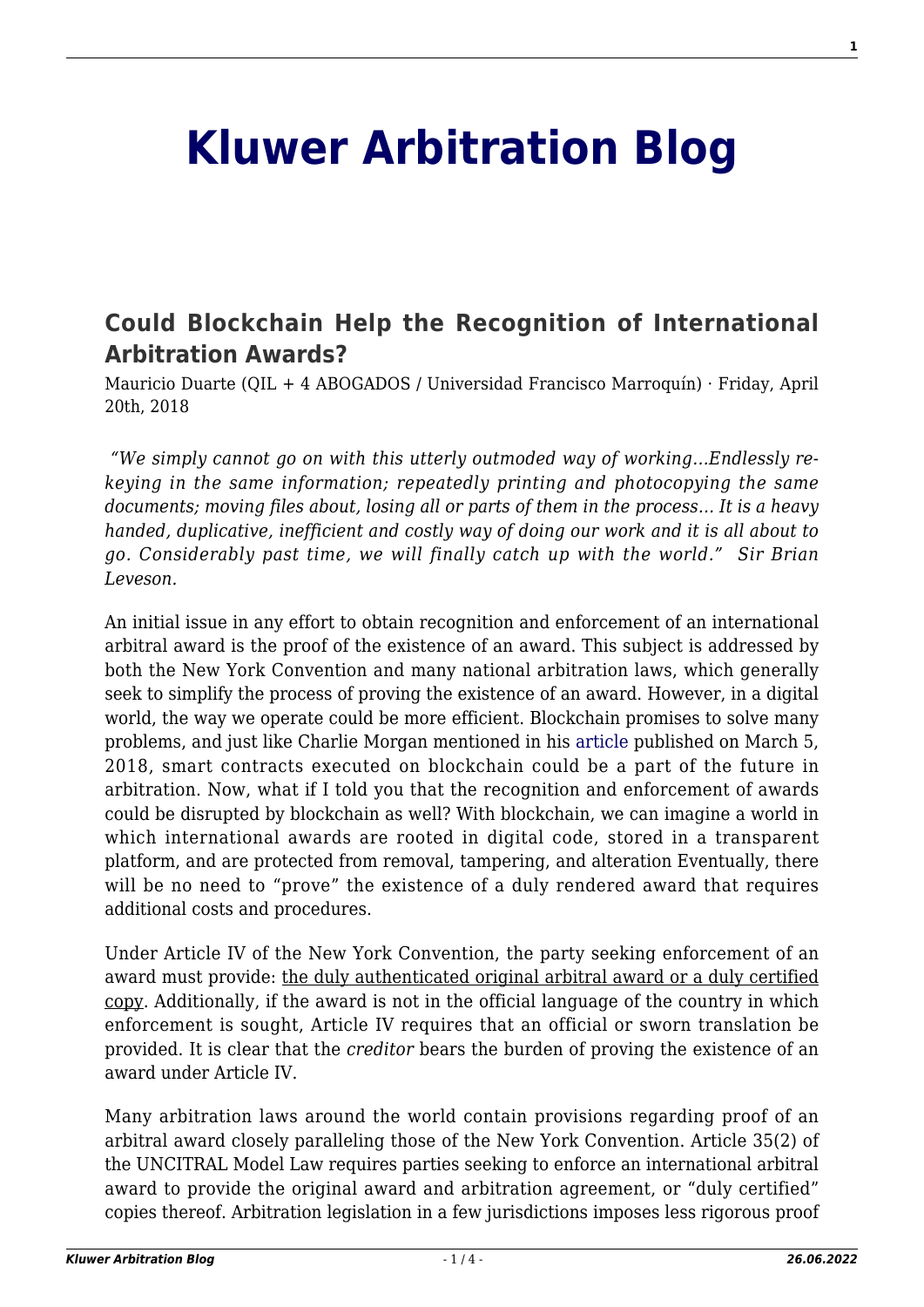requirements than Article IV of the Convention. For example, the French Code of Civil Procedure omits any requirement for a certified translation or original copy of the award, instead embracing a simpler approach that an award can be proven in the same manner as contracts.

Another preliminary issue concerns the procedures that apply in national courts to actions to recognize arbitral awards. The New York Convention leaves this issue largely to national law, subject to a general principle of non-discrimination awards. The Convention thus does not require either speedy or efficient procedural mechanisms for enforcing Convention awards. It merely requires Contracting States to use procedures no more burdensome than their domestic enforcement procedures. It is clear that the Convention imposes a mandatory rule, requiring Contracting States to recognize and enforce foreign awards, except where one of Article V's exceptions applies. Article III provides that "each Contracting State shall recognize arbitral awards as binding" and enforce awards in accordance with the Convention and its national procedural rules.

One of the central objectives of the New York Convention was to eliminate the "double exequatur", meaning that the award needed the confirmation in the place of the arbitration before it could be recognized internationally. If either court denied exequatur, the award could not be recognized and enforced. This process made the recognition and enforcement of arbitral awards difficult, unreliable and slow. The New York Convention eliminated the double exequatur requirement, with the objective of making foreign awards efficiently enforceable and subject to fewer opportunities for judicial challenges.

If we want foreign awards efficiently enforceable, could blockchain, the technology behind Bitcoin, provide another perspective to this issue? Blockchain can best be described as a digital platform or a distributed and immutable ledger that stores records, known as blocks. Blocks can store various kinds of information; in the case of Bitcoin, blocks store information about financial transactions. These blocks, which collectively form a "blockchain", are stored on various nodes ("computers"), which ensure that no single person or entity can manipulate the ledger without everyone else knowing.

A key property of blockchain technology, which distinguishes it from traditional database technology, is that it is publicly verifiable, supported by integrity and transparency of the system. In other words, it would be practically impossible to change an entry in the database, because it would require changing all of the data that comes before, on every single node.

With this mechanism, it is possible to store a duly rendered award in an arbitration proceeding. By having this information in the blockchain, the competent authority could verify the existence of the award and avoid additional costs, judicial proceedings, and the traditional method of doing things. Forget about having the "burden of proof" to show the existence of the award that is duly certified. The blockchain can do the task in its own.

The Harvard Business Review [listed](https://hbr.org/2015/12/8-tech-trends-to-watch-in-2016) blockchain as one of the "8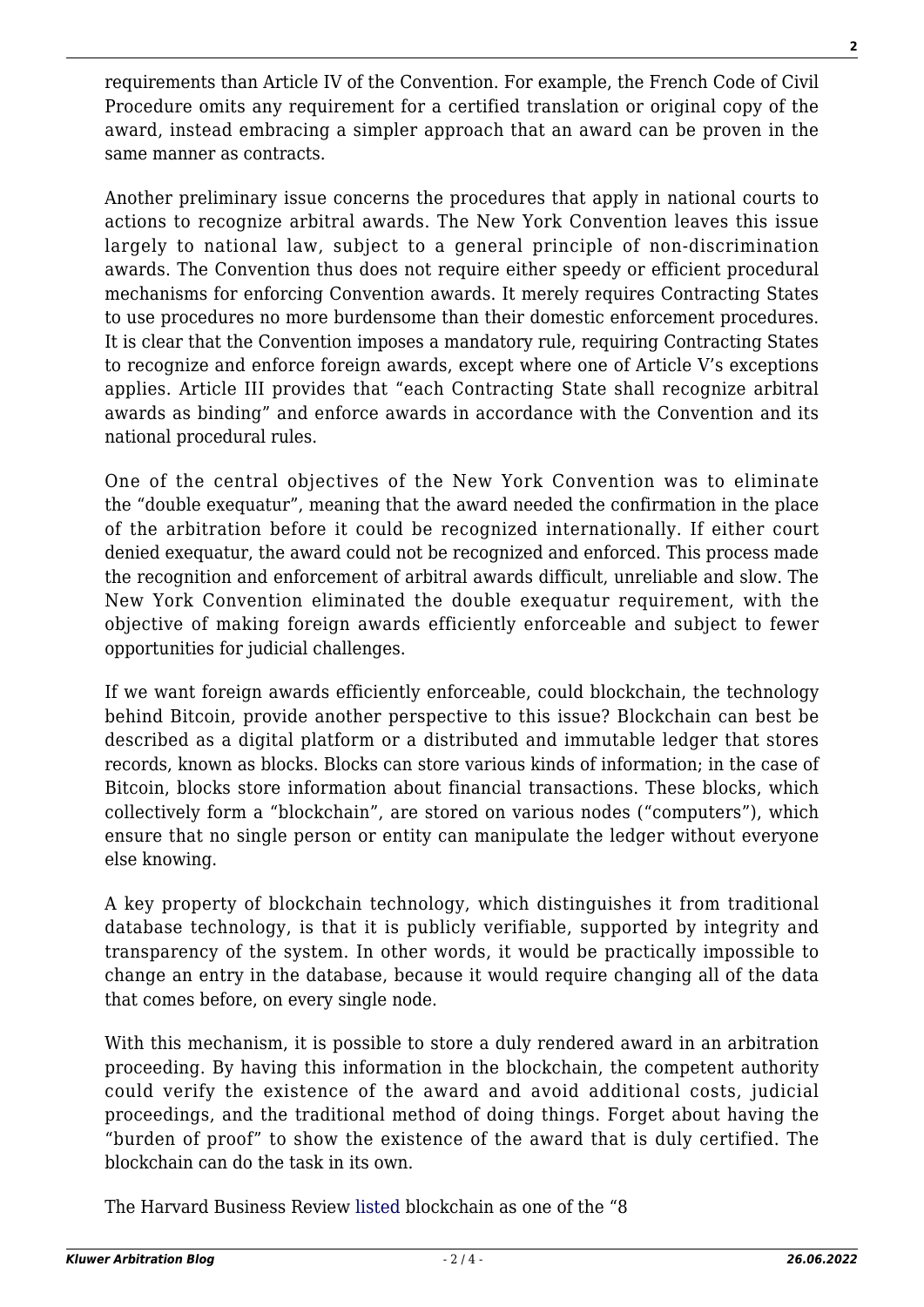Tech Trends to Watch." Blockchain technology is expected to disrupt many different industries, and law will be one of them. In a near future, every award, every process, and every task, will have a digital record that could be identified, validated, stored, and shared. This is the immense potential of blockchain. By having a distributed database for awards, courts can benefit from increased accessibility, accuracy, and safety, all of which will result in better and efficient outcomes.

Utilizing blockchain in arbitration could have the effect of automating recognition of awards without human action. Applications are currently in use and others are in development to use the blockchain in law. This technology will apply to almost everything in the future and, as lawyers, we will have to embrace this technology. Just be watchful.

*To make sure you do not miss out on regular updates on the [Kluwer](http://arbitrationblog.kluwerarbitration.com/) [Arbitration Blog](http://arbitrationblog.kluwerarbitration.com/), please subscribe [here.](http://arbitrationblog.kluwerarbitration.com/newsletter/?email=&mailing_list_widget_submit=Subscribe)*

## **Profile Navigator and Relationship Indicator**

Offers 6,200+ data-driven arbitrator, expert witness and counsel profiles and the ability to explore relationships of 13,500+ arbitration practitioners and experts for potential conflicts of interest.

[Learn how](https://www.wolterskluwer.com/en/solutions/kluwerarbitration/practiceplus?utm_source=arbitrationblog&utm_medium=articleCTA&utm_campaign=article-banner) **[Kluwer Arbitration Practice Plus](https://www.wolterskluwer.com/en/solutions/kluwerarbitration/practiceplus?utm_source=arbitrationblog&utm_medium=articleCTA&utm_campaign=article-banner)** [can support you.](https://www.wolterskluwer.com/en/solutions/kluwerarbitration/practiceplus?utm_source=arbitrationblog&utm_medium=articleCTA&utm_campaign=article-banner)



*To make sure you do not miss out on regular updates from the Kluwer Arbitration Blog, please subscribe [here](http://arbitrationblog.kluwerarbitration.com/newsletter/). To submit a proposal for a blog post, please consult our [Editorial Guidelines.](http://arbitrationblog.kluwerarbitration.com/editorial-guidelines/)*